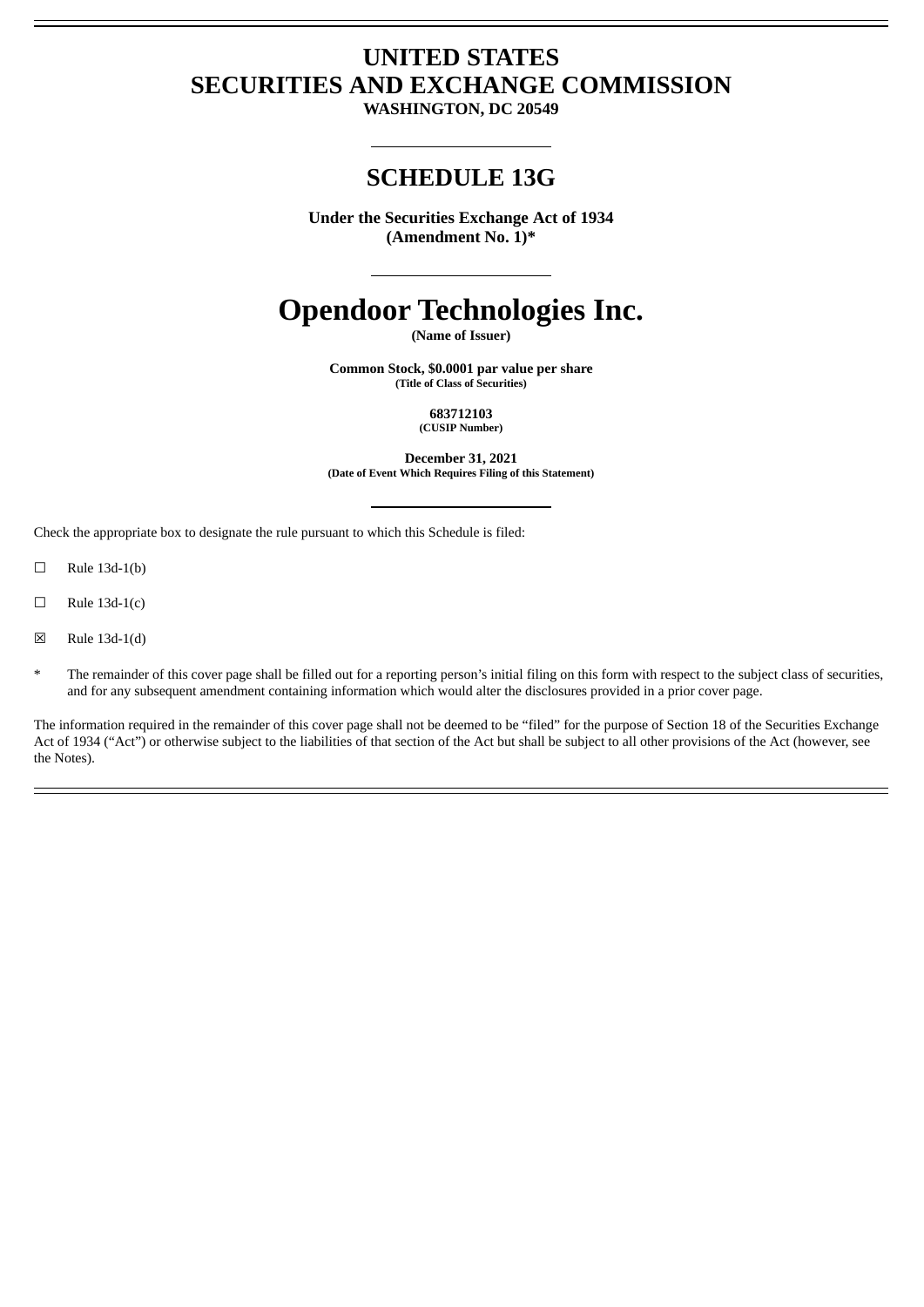|                  | CUSIP No. 683712103                                                                                      |   | 13G                                                                                 | Page 2 of 9 Pages |  |  |  |  |  |
|------------------|----------------------------------------------------------------------------------------------------------|---|-------------------------------------------------------------------------------------|-------------------|--|--|--|--|--|
| $\mathbf{1}$     | NAMES OF REPORTING PERSONS                                                                               |   |                                                                                     |                   |  |  |  |  |  |
|                  | Khosla Ventures IV, LP                                                                                   |   |                                                                                     |                   |  |  |  |  |  |
| $\overline{2}$   | CHECK THE APPROPRIATE BOX IF A MEMBER OF A GROUP (SEE INSTRUCTIONS)<br>(a) $\Box$<br>(b) $\boxtimes$ (1) |   |                                                                                     |                   |  |  |  |  |  |
| $\mathcal{E}$    | <b>SEC USE ONLY</b>                                                                                      |   |                                                                                     |                   |  |  |  |  |  |
| 4                |                                                                                                          |   | CITIZENSHIP OR PLACE OF ORGANIZATION                                                |                   |  |  |  |  |  |
|                  |                                                                                                          |   | Delaware, United States of America                                                  |                   |  |  |  |  |  |
|                  |                                                                                                          | 5 | <b>SOLE VOTING POWER</b>                                                            |                   |  |  |  |  |  |
|                  | <b>NUMBER OF</b>                                                                                         |   | $\Omega$                                                                            |                   |  |  |  |  |  |
|                  | <b>SHARES</b>                                                                                            | 6 | <b>SHARED VOTING POWER</b>                                                          |                   |  |  |  |  |  |
|                  | <b>BENEFICIALLY</b>                                                                                      |   |                                                                                     |                   |  |  |  |  |  |
|                  | <b>OWNED BY</b><br><b>EACH</b>                                                                           |   | 8,362,052 (2)<br><b>SOLE DISPOSITIVE POWER</b>                                      |                   |  |  |  |  |  |
| <b>REPORTING</b> |                                                                                                          | 7 |                                                                                     |                   |  |  |  |  |  |
|                  | <b>PERSON</b>                                                                                            |   | $\Omega$                                                                            |                   |  |  |  |  |  |
|                  | WITH:                                                                                                    | 8 | <b>SHARED DISPOSITIVE POWER</b>                                                     |                   |  |  |  |  |  |
|                  |                                                                                                          |   | 8,362,052(2)                                                                        |                   |  |  |  |  |  |
| 9                |                                                                                                          |   | AGGREGATE AMOUNT BENEFICIALLY OWNED BY EACH REPORTING PERSON                        |                   |  |  |  |  |  |
|                  | 8,362,052 (2)                                                                                            |   |                                                                                     |                   |  |  |  |  |  |
| 10               |                                                                                                          |   | CHECK IF THE AGGREGATE AMOUNT IN ROW (9) EXCLUDES CERTAIN SHARES (SEE INSTRUCTIONS) |                   |  |  |  |  |  |
|                  | $\Box$                                                                                                   |   |                                                                                     |                   |  |  |  |  |  |
| 11               |                                                                                                          |   | PERCENT OF CLASS REPRESENTED BY AMOUNT IN ROW (9)                                   |                   |  |  |  |  |  |
|                  | $1.4\%(3)$                                                                                               |   |                                                                                     |                   |  |  |  |  |  |
| 12               |                                                                                                          |   | TYPE OF REPORTING PERSON (SEE INSTRUCTIONS)                                         |                   |  |  |  |  |  |
|                  | PN                                                                                                       |   |                                                                                     |                   |  |  |  |  |  |
|                  |                                                                                                          |   |                                                                                     |                   |  |  |  |  |  |

- (1) This statement on Schedule 13G is filed by Khosla Ventures IV, LP ("KV IV"), Khosla Ventures IV (CF), LP ("KV IV (CF)"), Khosla Ventures Associates IV, LLC ("KVA IV"), VK Services, LLC ("VK Services") and Vinod Khosla ("Khosla", together with KV IV, KV IV (CF), KVA IV and VK Services collectively, the "Reporting Persons"). The Reporting Persons expressly disclaim status as a "group" for purposes of this Schedule 13G.
- (2) All of the shares are owned by KV IV. The general partner of KV IV is KVA IV. VK Services is the sole manager of KVA IV. Khosla is the managing member of VK Services. Each of Khosla, VK Services and KVA IV possesses power to direct the voting and disposition of the shares owned by KV IV, and each of Khosla, VK Services and KVA IV may be deemed to have indirect beneficial ownership of such shares.
- (3) The percentages set forth on the cover sheets are calculated based on 612,612,711 shares of Common Stock outstanding as of November 3, 2021 as set forth as set forth in the Issuer's Quarterly Report on Form 10-Q as filed with the Securities and Exchange Commission on November 10, 2021.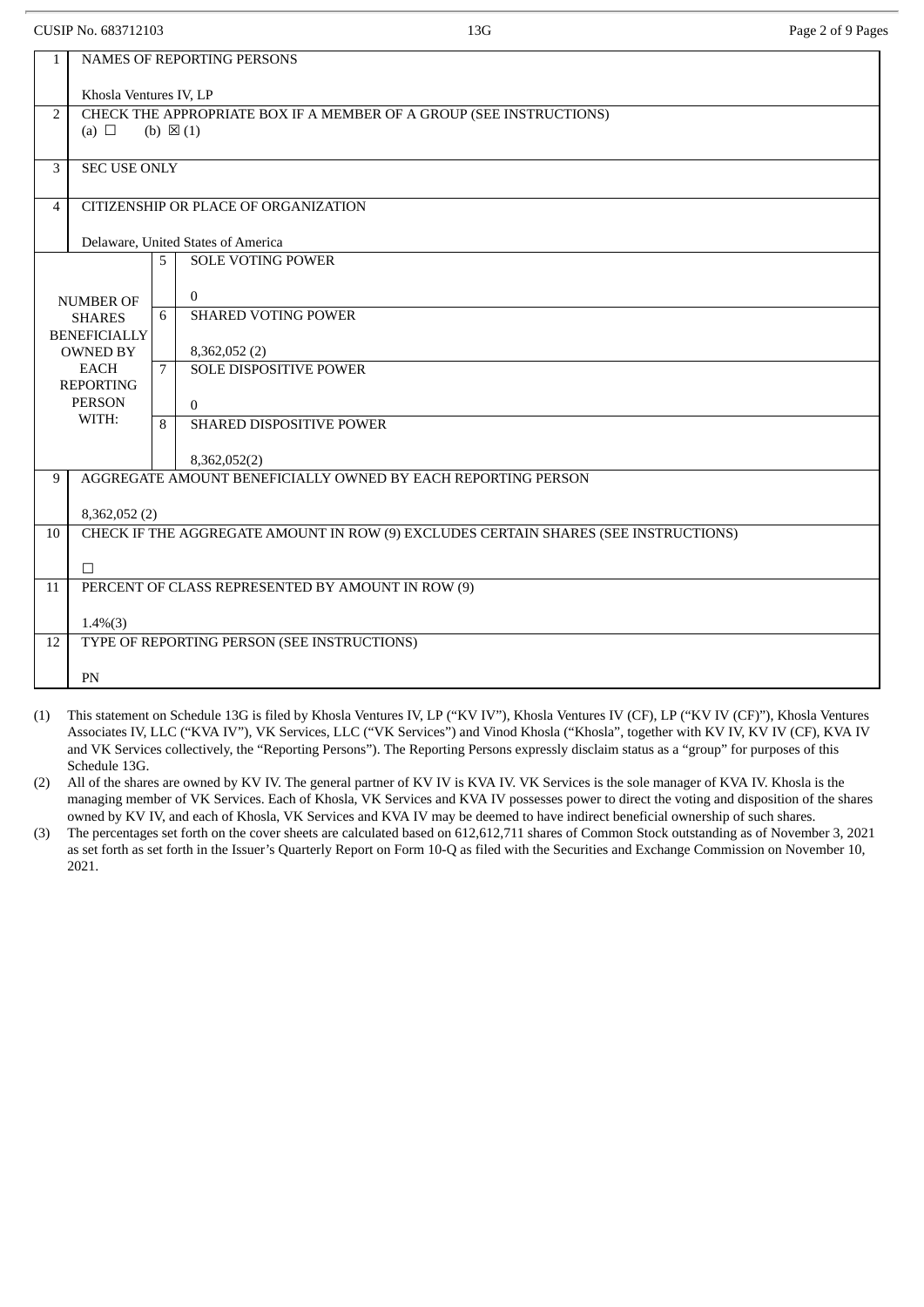| CUSIP No. 683712103 |                                        |   | 13G                                                                                        | Page 3 of 9 Pages |  |  |  |  |  |
|---------------------|----------------------------------------|---|--------------------------------------------------------------------------------------------|-------------------|--|--|--|--|--|
| 1                   | <b>NAMES OF REPORTING PERSONS</b>      |   |                                                                                            |                   |  |  |  |  |  |
|                     | Khosla Ventures IV (CF), LP.           |   |                                                                                            |                   |  |  |  |  |  |
| $\overline{2}$      | (a) $\Box$                             |   | CHECK THE APPROPRIATE BOX IF A MEMBER OF A GROUP (SEE INSTRUCTIONS)<br>(b) $\boxtimes$ (1) |                   |  |  |  |  |  |
|                     |                                        |   |                                                                                            |                   |  |  |  |  |  |
| 3                   | <b>SEC USE ONLY</b>                    |   |                                                                                            |                   |  |  |  |  |  |
| $\overline{4}$      |                                        |   | CITIZENSHIP OR PLACE OF ORGANIZATION                                                       |                   |  |  |  |  |  |
|                     |                                        |   | Delaware, United States of America                                                         |                   |  |  |  |  |  |
|                     |                                        | 5 | <b>SOLE VOTING POWER</b>                                                                   |                   |  |  |  |  |  |
|                     | <b>NUMBER OF</b>                       |   | $\mathbf{0}$                                                                               |                   |  |  |  |  |  |
|                     | <b>SHARES</b>                          | 6 | <b>SHARED VOTING POWER</b>                                                                 |                   |  |  |  |  |  |
|                     | <b>BENEFICIALLY</b><br><b>OWNED BY</b> |   | 534,599 (2)                                                                                |                   |  |  |  |  |  |
|                     | <b>EACH</b><br><b>REPORTING</b>        |   | <b>SOLE DISPOSITIVE POWER</b>                                                              |                   |  |  |  |  |  |
|                     | <b>PERSON</b>                          |   | $\Omega$                                                                                   |                   |  |  |  |  |  |
|                     | WITH:                                  | 8 | SHARED DISPOSITIVE POWER                                                                   |                   |  |  |  |  |  |
|                     |                                        |   | 534,599 (2)                                                                                |                   |  |  |  |  |  |
| 9                   |                                        |   | AGGREGATE AMOUNT BENEFICIALLY OWNED BY EACH REPORTING PERSON                               |                   |  |  |  |  |  |
|                     | 534,599 (2)                            |   |                                                                                            |                   |  |  |  |  |  |
| 10                  |                                        |   | CHECK IF THE AGGREGATE AMOUNT IN ROW (9) EXCLUDES CERTAIN SHARES (SEE INSTRUCTIONS)        |                   |  |  |  |  |  |
|                     | $\Box$                                 |   |                                                                                            |                   |  |  |  |  |  |
| 11                  |                                        |   | PERCENT OF CLASS REPRESENTED BY AMOUNT IN ROW (9)                                          |                   |  |  |  |  |  |
|                     | $0.1\%(3)$                             |   |                                                                                            |                   |  |  |  |  |  |
| 12                  |                                        |   | TYPE OF REPORTING PERSON (SEE INSTRUCTIONS)                                                |                   |  |  |  |  |  |
|                     | PN                                     |   |                                                                                            |                   |  |  |  |  |  |

(1) This statement on Schedule 13G is filed by the Reporting Persons. The Reporting Persons expressly disclaim status as a "group" for purposes of this Schedule 13G.

(2) All of the shares are owned by KV IV (CF). The general partner of KV IV (CF) is KVA IV. VK Services is the sole manager of KVA IV. Khosla is the managing member of VK Services. Each of Khosla, VK Services and KVA IV possesses power to direct the voting and disposition of the shares owned by KV IV (CF), and each of Khosla, VK Services and KVA IV may be deemed to have indirect beneficial ownership of such shares.

(3) The percentages set forth on the cover sheets are calculated based on 612,612,711 shares of Common Stock outstanding as of November 3, 2021 as set forth as set forth in the Issuer's Quarterly Report on Form 10-Q as filed with the Securities and Exchange Commission on November 10, 2021.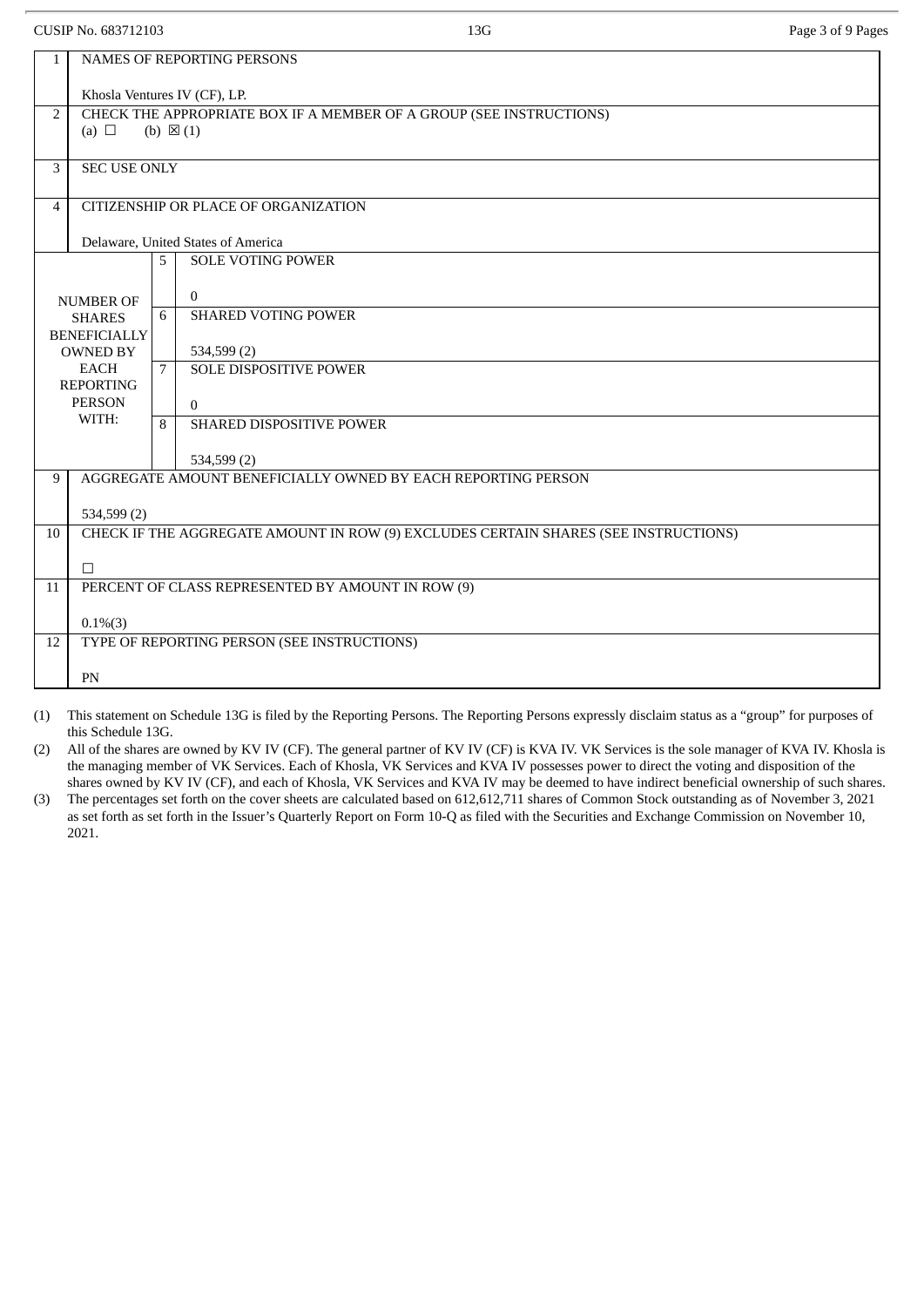1.5%(3)

this Schedule 13G.

OO

12 TYPE OF REPORTING PERSON (SEE INSTRUCTIONS)

| CUSIP No. 683712103 |                                        |                                                                     | 13G                                                                                 | Page 4 of 9 Pages |  |  |  |  |
|---------------------|----------------------------------------|---------------------------------------------------------------------|-------------------------------------------------------------------------------------|-------------------|--|--|--|--|
| $\mathbf{1}$        | <b>NAMES OF REPORTING PERSONS</b>      |                                                                     |                                                                                     |                   |  |  |  |  |
|                     |                                        |                                                                     | Khosla Ventures Associates IV, LLC                                                  |                   |  |  |  |  |
| $\overline{2}$      |                                        | CHECK THE APPROPRIATE BOX IF A MEMBER OF A GROUP (SEE INSTRUCTIONS) |                                                                                     |                   |  |  |  |  |
|                     | (a) $\Box$                             |                                                                     | (b) $\boxtimes$ (1)                                                                 |                   |  |  |  |  |
| 3                   | <b>SEC USE ONLY</b>                    |                                                                     |                                                                                     |                   |  |  |  |  |
| 4                   |                                        |                                                                     | CITIZENSHIP OR PLACE OF ORGANIZATION                                                |                   |  |  |  |  |
|                     |                                        |                                                                     | Delaware, United States of America                                                  |                   |  |  |  |  |
|                     |                                        | 5                                                                   | <b>SOLE VOTING POWER</b>                                                            |                   |  |  |  |  |
|                     | <b>NUMBER OF</b>                       |                                                                     | $\mathbf{0}$                                                                        |                   |  |  |  |  |
|                     | <b>SHARES</b>                          |                                                                     | <b>SHARED VOTING POWER</b>                                                          |                   |  |  |  |  |
|                     | <b>BENEFICIALLY</b><br><b>OWNED BY</b> |                                                                     | 8,896,651(2)                                                                        |                   |  |  |  |  |
|                     | EACH                                   |                                                                     | <b>SOLE DISPOSITIVE POWER</b>                                                       |                   |  |  |  |  |
|                     | <b>REPORTING</b><br><b>PERSON</b>      |                                                                     | $\Omega$                                                                            |                   |  |  |  |  |
|                     | WITH:                                  |                                                                     | <b>SHARED DISPOSITIVE POWER</b>                                                     |                   |  |  |  |  |
|                     |                                        |                                                                     | 8,896,651 (2)                                                                       |                   |  |  |  |  |
| 9                   |                                        |                                                                     | AGGREGATE AMOUNT BENEFICIALLY OWNED BY EACH REPORTING PERSON                        |                   |  |  |  |  |
|                     | 8,896,651 (2)                          |                                                                     |                                                                                     |                   |  |  |  |  |
| 10 <sup>1</sup>     |                                        |                                                                     | CHECK IF THE AGGREGATE AMOUNT IN ROW (9) EXCLUDES CERTAIN SHARES (SEE INSTRUCTIONS) |                   |  |  |  |  |
|                     |                                        |                                                                     |                                                                                     |                   |  |  |  |  |
| 11                  | П                                      |                                                                     | PERCENT OF CLASS REPRESENTED BY AMOUNT IN ROW (9)                                   |                   |  |  |  |  |
|                     |                                        |                                                                     |                                                                                     |                   |  |  |  |  |

VK Services and KVA IV may be deemed to have indirect beneficial ownership of such shares. KVA IV holds no shares of the Issuer directly. (3) The percentages set forth on the cover sheets are calculated based on 612,612,711 shares of Common Stock outstanding as of November 3, 2021 as set forth as set forth in the Issuer's Quarterly Report on Form 10-Q as filed with the Securities and Exchange Commission on November 10, 2021.

(1) This statement on Schedule 13G is filed by the Reporting Persons. The Reporting Persons expressly disclaim status as a "group" for purposes of

(2) All of the shares beneficially owned by KVA IV are comprised of Common Stock held by KV IV and KV IV (CF). The general partner of KV IV and KV IV (CF) is KVA IV. VK Services is the sole manager of KVA IV. Khosla is the managing member of VK Services. Each of Khosla, VK Services and KVA IV possesses power to direct the voting and disposition of the shares owned by KV IV and KV IV (CF), and each of Khosla,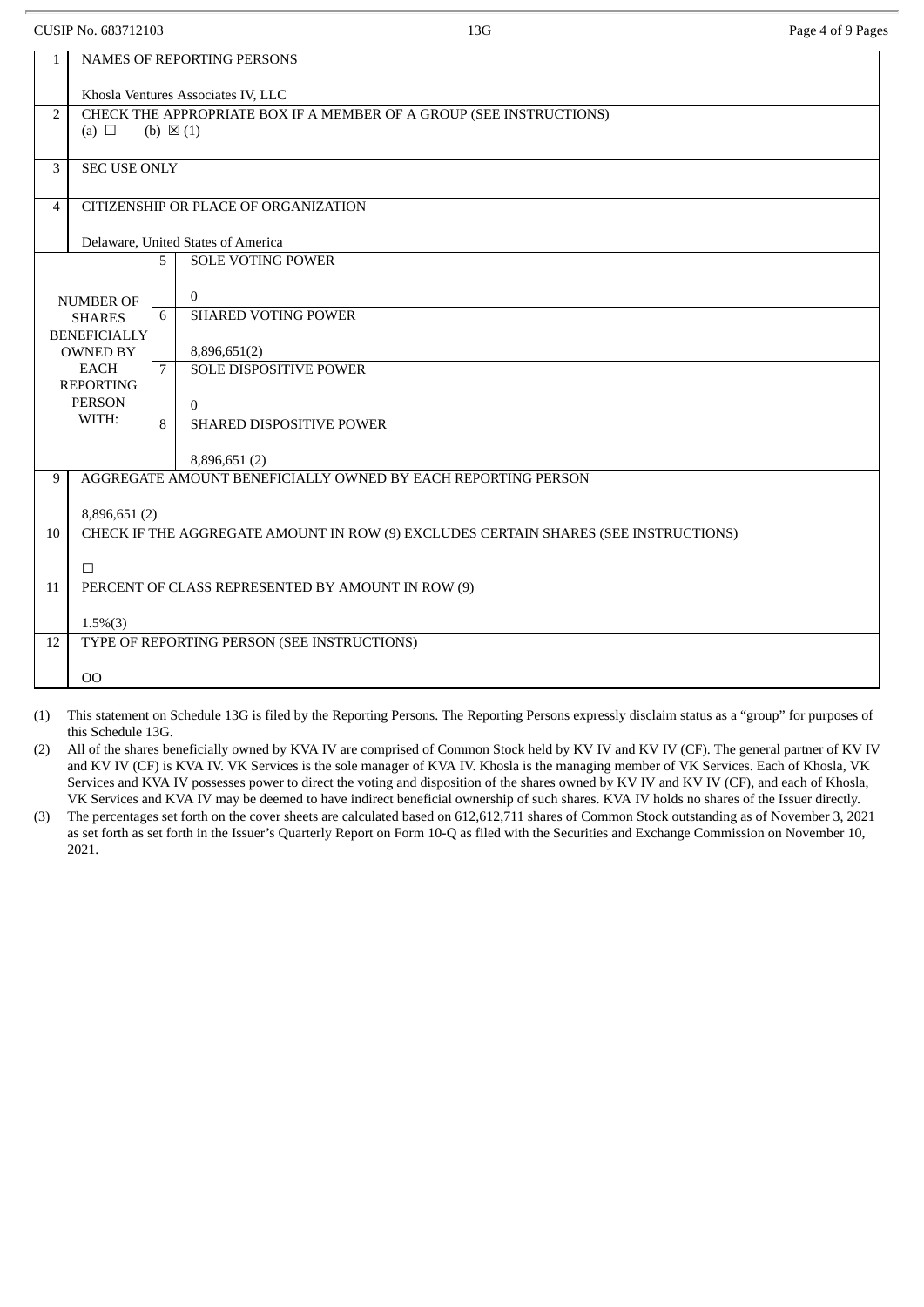|                | CUSIP No. 683712103                                                                                      |   | 13G                                                                                 | Page 5 of 9 Pages |  |  |  |  |
|----------------|----------------------------------------------------------------------------------------------------------|---|-------------------------------------------------------------------------------------|-------------------|--|--|--|--|
| $\mathbf{1}$   | NAMES OF REPORTING PERSONS                                                                               |   |                                                                                     |                   |  |  |  |  |
|                | VK Services, LLC                                                                                         |   |                                                                                     |                   |  |  |  |  |
| $\overline{2}$ | CHECK THE APPROPRIATE BOX IF A MEMBER OF A GROUP (SEE INSTRUCTIONS)<br>(a) $\Box$<br>(b) $\boxtimes$ (1) |   |                                                                                     |                   |  |  |  |  |
| 3              | <b>SEC USE ONLY</b>                                                                                      |   |                                                                                     |                   |  |  |  |  |
| 4              |                                                                                                          |   | CITIZENSHIP OR PLACE OF ORGANIZATION                                                |                   |  |  |  |  |
|                |                                                                                                          |   | Delaware, United States of America                                                  |                   |  |  |  |  |
|                |                                                                                                          | 5 | <b>SOLE VOTING POWER</b>                                                            |                   |  |  |  |  |
|                | <b>NUMBER OF</b>                                                                                         |   | $\overline{0}$                                                                      |                   |  |  |  |  |
|                | <b>SHARES</b>                                                                                            | 6 | <b>SHARED VOTING POWER</b>                                                          |                   |  |  |  |  |
|                | <b>BENEFICIALLY</b><br><b>OWNED BY</b>                                                                   |   | 18,663,428 (2)                                                                      |                   |  |  |  |  |
|                | <b>EACH</b>                                                                                              | 7 | <b>SOLE DISPOSITIVE POWER</b>                                                       |                   |  |  |  |  |
|                | <b>REPORTING</b><br><b>PERSON</b>                                                                        |   | $\Omega$                                                                            |                   |  |  |  |  |
|                | WITH:                                                                                                    | 8 | SHARED DISPOSITIVE POWER                                                            |                   |  |  |  |  |
|                |                                                                                                          |   |                                                                                     |                   |  |  |  |  |
| 9              |                                                                                                          |   | 18,663,428 (2)<br>AGGREGATE AMOUNT BENEFICIALLY OWNED BY EACH REPORTING PERSON      |                   |  |  |  |  |
|                |                                                                                                          |   |                                                                                     |                   |  |  |  |  |
|                | 18,663,428 (2)                                                                                           |   |                                                                                     |                   |  |  |  |  |
| 10             |                                                                                                          |   | CHECK IF THE AGGREGATE AMOUNT IN ROW (9) EXCLUDES CERTAIN SHARES (SEE INSTRUCTIONS) |                   |  |  |  |  |
|                | $\Box$                                                                                                   |   |                                                                                     |                   |  |  |  |  |
| 11             | PERCENT OF CLASS REPRESENTED BY AMOUNT IN ROW (9)                                                        |   |                                                                                     |                   |  |  |  |  |
|                | $3.0\%$ (3)                                                                                              |   |                                                                                     |                   |  |  |  |  |
| 12             |                                                                                                          |   | TYPE OF REPORTING PERSON (SEE INSTRUCTIONS)                                         |                   |  |  |  |  |
|                |                                                                                                          |   |                                                                                     |                   |  |  |  |  |
|                | 00                                                                                                       |   |                                                                                     |                   |  |  |  |  |

(1) This statement on Schedule 13G is filed by the Reporting Persons. The Reporting Persons expressly disclaim status as a "group" for purposes of this Schedule 13G.

(2) 9,766,777 of the shares beneficially owned by VK Services are comprised of Common Stock held by VK Services. All of the remaining shares beneficially owned by VK Services are comprised of Common Stock held by KV IV and KV IV (CF). The general partner of KV IV and KV IV (CF) is KVA IV. VK Services is the sole manager of KVA IV. Khosla is the managing member of VK Services. Each of Khosla, VK Services and KVA IV possesses power to direct the voting and disposition of the shares owned by KV IV and KV IV (CF), and each of Khosla, VK Services and KVA IV may be deemed to have indirect beneficial ownership of such shares. Further, Khosla possesses power to direct the voting and disposition of the shares owned by VK Services, and Khosla may be deemed to have indirect beneficial ownership of such shares.

(3) The percentages set forth on the cover sheets are calculated based on 612,612,711 shares of Common Stock outstanding as of November 3, 2021 as set forth as set forth in the Issuer's Quarterly Report on Form 10-Q as filed with the Securities and Exchange Commission on November 10, 2021.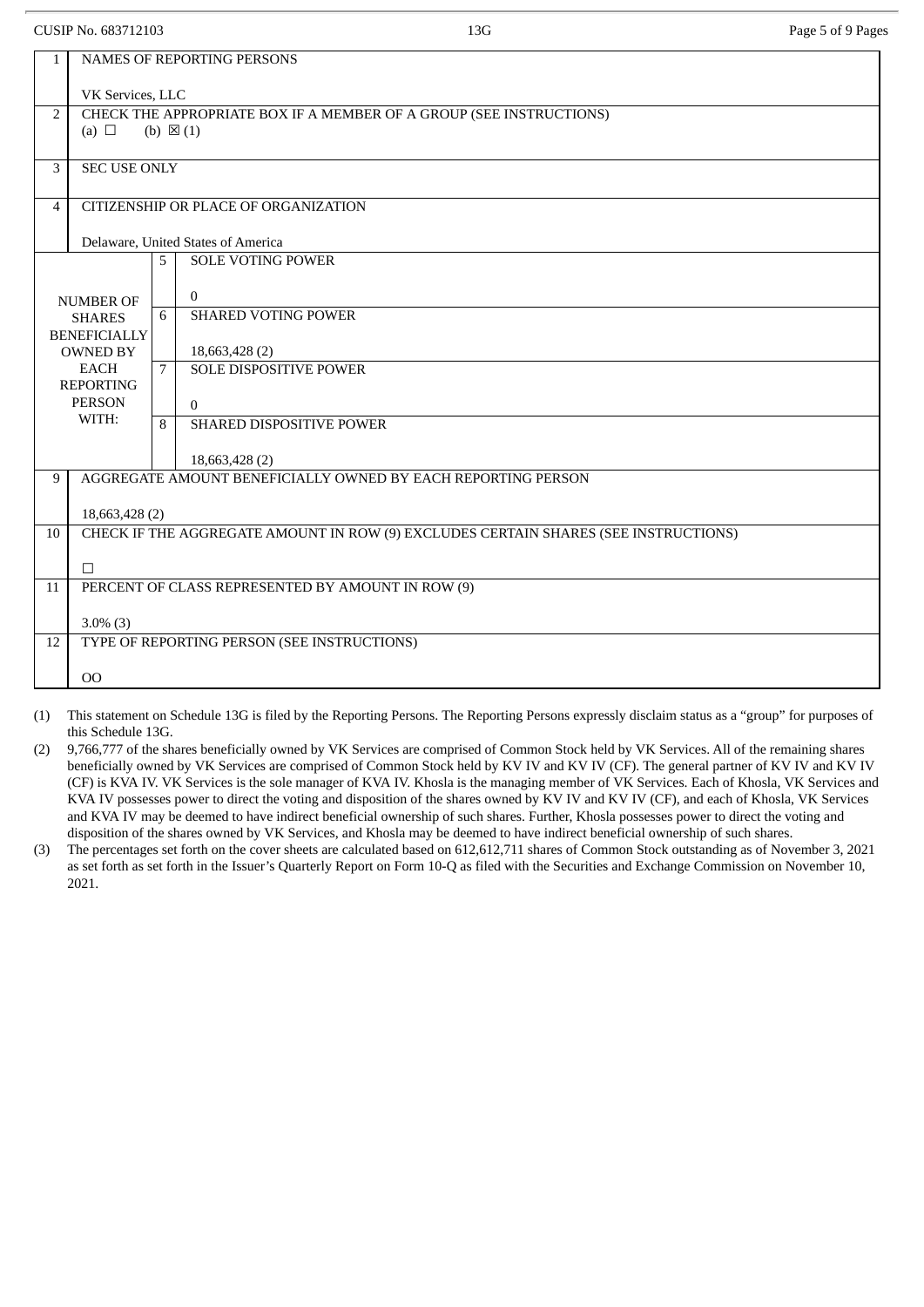CUSIP No. 683712103 **Page 6 of 9 Pages** Page 6 of 9 Pages

| Page 6 o |
|----------|
|          |

| $\mathbf{1}$        | NAMES OF REPORTING PERSONS                                                          |             |                                                              |  |  |  |  |  |  |
|---------------------|-------------------------------------------------------------------------------------|-------------|--------------------------------------------------------------|--|--|--|--|--|--|
|                     | Vinod Khosla                                                                        |             |                                                              |  |  |  |  |  |  |
| $\overline{2}$      | CHECK THE APPROPRIATE BOX IF A MEMBER OF A GROUP (SEE INSTRUCTIONS)                 |             |                                                              |  |  |  |  |  |  |
|                     | (a) $\Box$<br>(b) $\boxtimes$ (1)                                                   |             |                                                              |  |  |  |  |  |  |
| 3                   | <b>SEC USE ONLY</b>                                                                 |             |                                                              |  |  |  |  |  |  |
|                     |                                                                                     |             |                                                              |  |  |  |  |  |  |
| 4                   |                                                                                     |             | CITIZENSHIP OR PLACE OF ORGANIZATION                         |  |  |  |  |  |  |
|                     | <b>United States of America</b>                                                     |             |                                                              |  |  |  |  |  |  |
|                     |                                                                                     | 5           | <b>SOLE VOTING POWER</b>                                     |  |  |  |  |  |  |
|                     |                                                                                     |             | $\overline{0}$                                               |  |  |  |  |  |  |
|                     | <b>NUMBER OF</b><br><b>SHARES</b>                                                   | 6           | <b>SHARED VOTING POWER</b>                                   |  |  |  |  |  |  |
| <b>BENEFICIALLY</b> |                                                                                     |             |                                                              |  |  |  |  |  |  |
|                     | <b>OWNED BY</b><br>EACH                                                             | $7^{\circ}$ | 18,663,428 (2)<br><b>SOLE DISPOSITIVE POWER</b>              |  |  |  |  |  |  |
|                     | <b>REPORTING</b>                                                                    |             |                                                              |  |  |  |  |  |  |
|                     | <b>PERSON</b><br>WITH:                                                              |             | $\theta$                                                     |  |  |  |  |  |  |
|                     |                                                                                     | 8           | SHARED DISPOSITIVE POWER                                     |  |  |  |  |  |  |
|                     |                                                                                     |             | 18,663,428 (2)                                               |  |  |  |  |  |  |
| 9                   |                                                                                     |             | AGGREGATE AMOUNT BENEFICIALLY OWNED BY EACH REPORTING PERSON |  |  |  |  |  |  |
|                     | 18,663,428 (2)                                                                      |             |                                                              |  |  |  |  |  |  |
| 10                  | CHECK IF THE AGGREGATE AMOUNT IN ROW (9) EXCLUDES CERTAIN SHARES (SEE INSTRUCTIONS) |             |                                                              |  |  |  |  |  |  |
|                     | $\Box$                                                                              |             |                                                              |  |  |  |  |  |  |
| 11                  | PERCENT OF CLASS REPRESENTED BY AMOUNT IN ROW (9)                                   |             |                                                              |  |  |  |  |  |  |
|                     |                                                                                     |             |                                                              |  |  |  |  |  |  |
| 12                  | $3.0\%(3)$<br>TYPE OF REPORTING PERSON (SEE INSTRUCTIONS)                           |             |                                                              |  |  |  |  |  |  |
|                     |                                                                                     |             |                                                              |  |  |  |  |  |  |
|                     | IN                                                                                  |             |                                                              |  |  |  |  |  |  |

(1) This statement on Schedule 13G is filed by the Reporting Persons. The Reporting Persons expressly disclaim status as a "group" for purposes of this Schedule 13G.

(2) All of the shares beneficially owned by Khosla are comprised of Common Stock held by VK Services, KV IV and KV IV (CF). The general partner of KV IV and KV IV (CF) is KVA IV. VK Services is the sole manager of KVA IV. Khosla is the managing member of VK Services. Each of Khosla, VK Services and KVA IV possesses power to direct the voting and disposition of the shares owned by KV IV and KV IV (CF), and each of Khosla, VK Services and KVA IV may be deemed to have indirect beneficial ownership of such shares. Further, Khosla possesses power to direct the voting and disposition of the shares owned by VK Services, and Khosla may be deemed to have indirect beneficial ownership of such shares. Khosla holds no shares of the Issuer directly.

(3) The percentages set forth on the cover sheets are calculated based on 612,612,711 shares of Common Stock outstanding as of November 3, 2021 as set forth as set forth in the Issuer's Quarterly Report on Form 10-Q as filed with the Securities and Exchange Commission on November 10, 2021.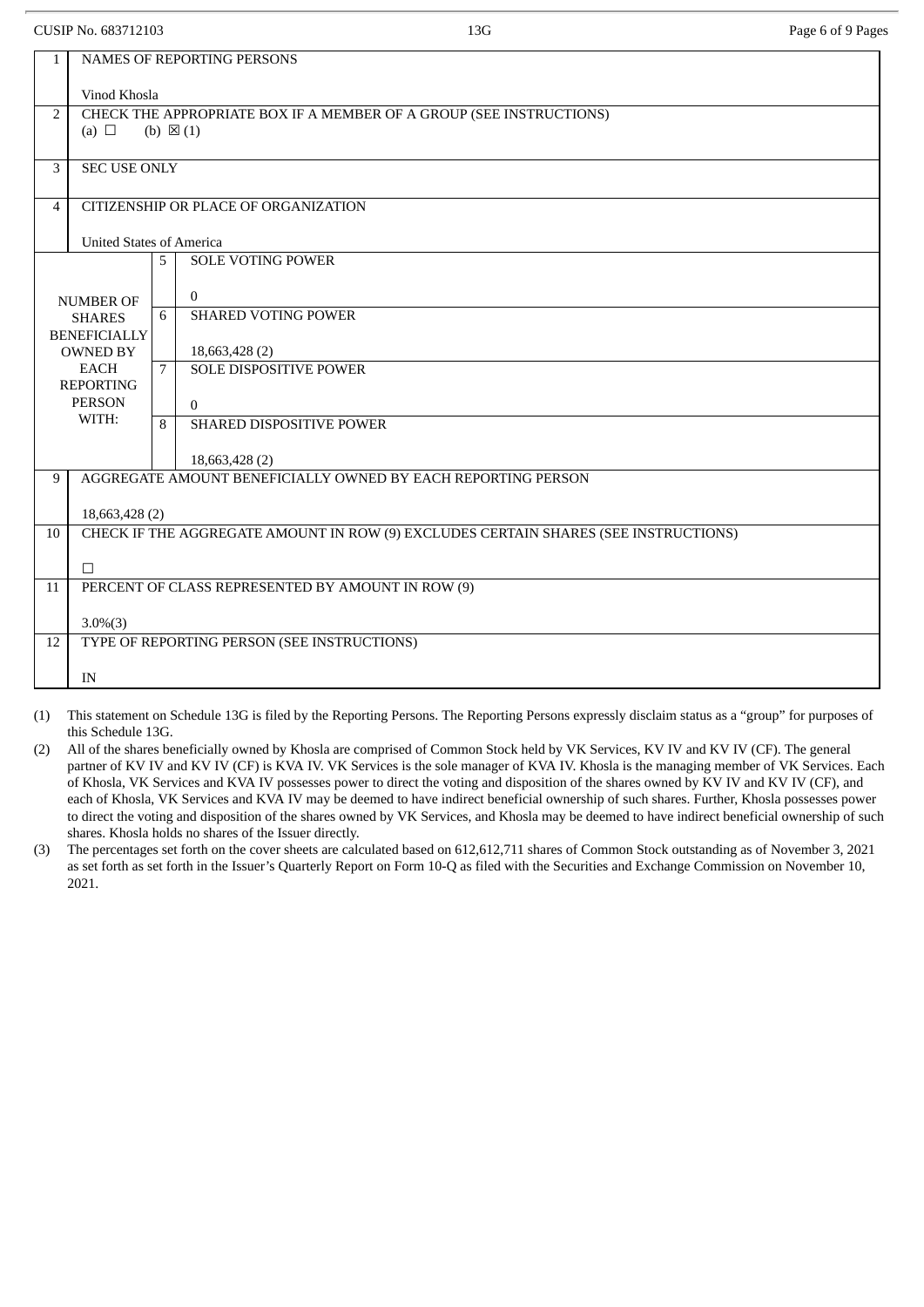### **Explanatory Note**

This Amendment No. 1 to the statement on Schedule 13G (this "Amendment No. 1") amends and restates the statement on Schedule 13G filed on February 12, 2021, as (the "Schedule 13G").

#### **Item 1(a). Name of Issuer:**

Opendoor Technologies Inc.

#### **Item 1(b). Address of Issuer's Principal Executive Officers:**

410 N. Scottsdale Road, Suite 1600 Tempe, Arizona 85281

#### **Item 2(a). Name of Person(s) Filing:**

Khosla Ventures IV, LP ("KV IV") Khosla Ventures IV (CF), LP ("KV IV (CF)") Khosla Ventures Associates IV, LLC ("KVA IV") VK Services, LLC ("VK Services") Vinod Khosla ("Khosla")

#### **Item 2(b). Address of Principal Business Office:**

Khosla Ventures 2128 Sand Hill Road Menlo Park, California 94025

#### **Item 2(c). Citizenship:**

KV IV Delaware, United States of America KV IV (CF) Delaware, United States of America KVA IV Delaware, United States of America VK Services Delaware, United States of America Khosla United States of America

#### **Item 2(d). Title of Class of Securities:**

Common Stock, par value \$0.0001 per share.

#### **Item 2(e). CUSIP Number:**

683712103

#### Item 3. If This Statement is Filed Pursuant to Rule 13d-1(b), or 13d-2(b) or (c), Check Whether the Person Filing is a:

Not applicable.

#### **Item 4(a). Amount Beneficially Owned:**

**Item 4(b). Percent of Class:**

#### **Item 4(c). Number of shares as to which such persons have:**

The following information with respect to the beneficial ownership of Common Stock by the Reporting Persons filing this statement on Schedule 13G is provided as of December 31, 2021: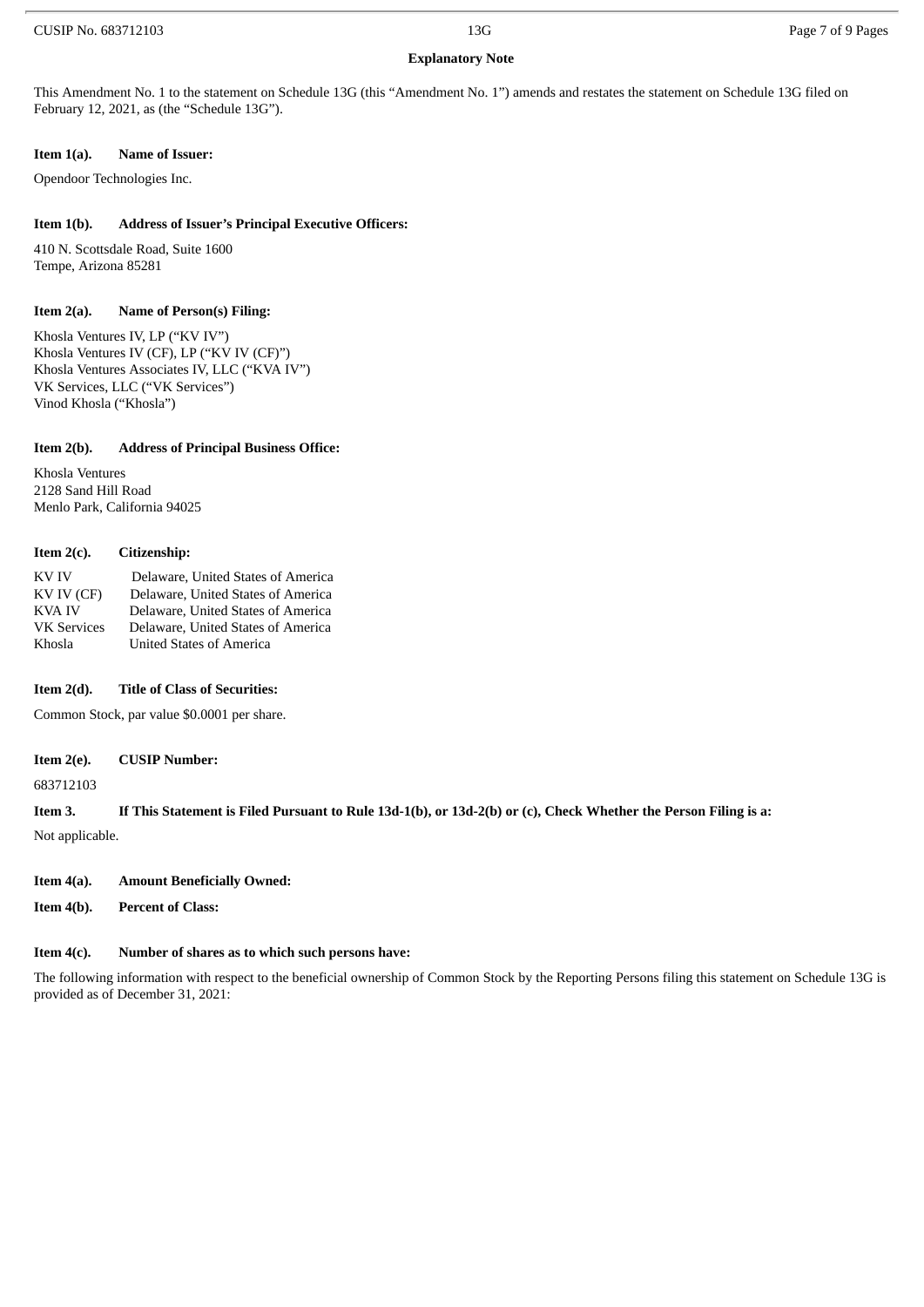| CUSIP No. 683712103      | 13G                                   |                                |                                      |                                     |                                             | Page 8 of 9 Pages                 |                                 |  |
|--------------------------|---------------------------------------|--------------------------------|--------------------------------------|-------------------------------------|---------------------------------------------|-----------------------------------|---------------------------------|--|
| <b>Reporting Persons</b> | <b>Shares Held</b><br><b>Directly</b> | Sole<br><b>Voting</b><br>Power | Shared<br><b>Voting</b><br>Power (1) | Sole<br><b>Dispositive</b><br>Power | Shared<br><b>Dispositive</b><br>Power $(1)$ | <b>Beneficial</b><br>Ownership(1) | Percentage<br>of Class $(1, 3)$ |  |
| KV IV(2)                 | 8,362,052                             | $\overline{0}$                 | 8,362,052                            | $\bf{0}$                            | 8,362,052                                   | 8,362,052                         | 1.4%                            |  |
| KV IV (CF) (2)           | 534.599                               | $\bf{0}$                       | 534.599                              | $\mathbf{0}$                        | 534.599                                     | 534.599                           | 0.1%                            |  |
| $KVA$ IV $(2)$           | 0                                     | $\mathbf{0}$                   | 8,896,651                            | $\bf{0}$                            | 8,896,651                                   | 8,896,651                         | 1.5%                            |  |
| VK Services (2)          | 9,766,777                             | 0                              | 18,663,428                           | $\bf{0}$                            | 18,663,428                                  | 18.663.428                        | 3.0%                            |  |
| Khosla (2)               |                                       | $\overline{0}$                 | 18,663,428                           |                                     | 18,663,428                                  | 18,663,428                        | $3.0\%$                         |  |

- (1) Represents the number of shares of Common Stock and the number of shares of Common Stock issuable upon exercise of options, warrants and other convertible securities that are exercisable within 60 days of the date of this statement on Schedule 13G ("Securities") currently beneficially owned by the Reporting Persons.
- (2) The general partner of KV IV and KV IV (CF) is KVA IV. Khosla is the managing member of VK Services. Each of Khosla, VK Services and KVA IV possesses power to direct the voting and disposition of the shares owned by KV IV and KV IV (CF), and each of Khosla, VK Services and KVA IV may be deemed to have indirect beneficial ownership of such shares. Further, Khosla possesses power to direct the voting and disposition of the shares owned by VK Services, and Khosla may be deemed to have indirect beneficial ownership of such shares. KVA IV and Khosla hold no Securities of the Issuer directly.
- (3) The percentages set forth on the cover sheets are calculated based on 612,612,711 shares of Common Stock outstanding as of November 3, 2021 as set forth as set forth in the Issuer's Quarterly Report on Form 10-Q as filed with the Securities and Exchange Commission on November 10, 2021.

#### **Item 5. Ownership of Five Percent or Less of a Class:**

If this statement is being filed to report the fact that as of the date hereof, the Reporting Persons have ceased to be the beneficial owner of more than five percent of the class of securities, check the following:  $\boxtimes$ 

#### **Item 6. Ownership of More Than Five Percent on Behalf of Another Person:**

Not applicable.

Item 7. Identification and Classification of the Subsidiary which Acquired the Security Being Reported on by the Parent Holding **Company or Control Person:**

Not applicable.

#### **Item 8. Identification and Classification of Members of the Group:**

Not applicable.

#### **Item 9. Notice of Dissolution of Group:**

Not applicable.

#### **Item 10. Certification:**

Not applicable.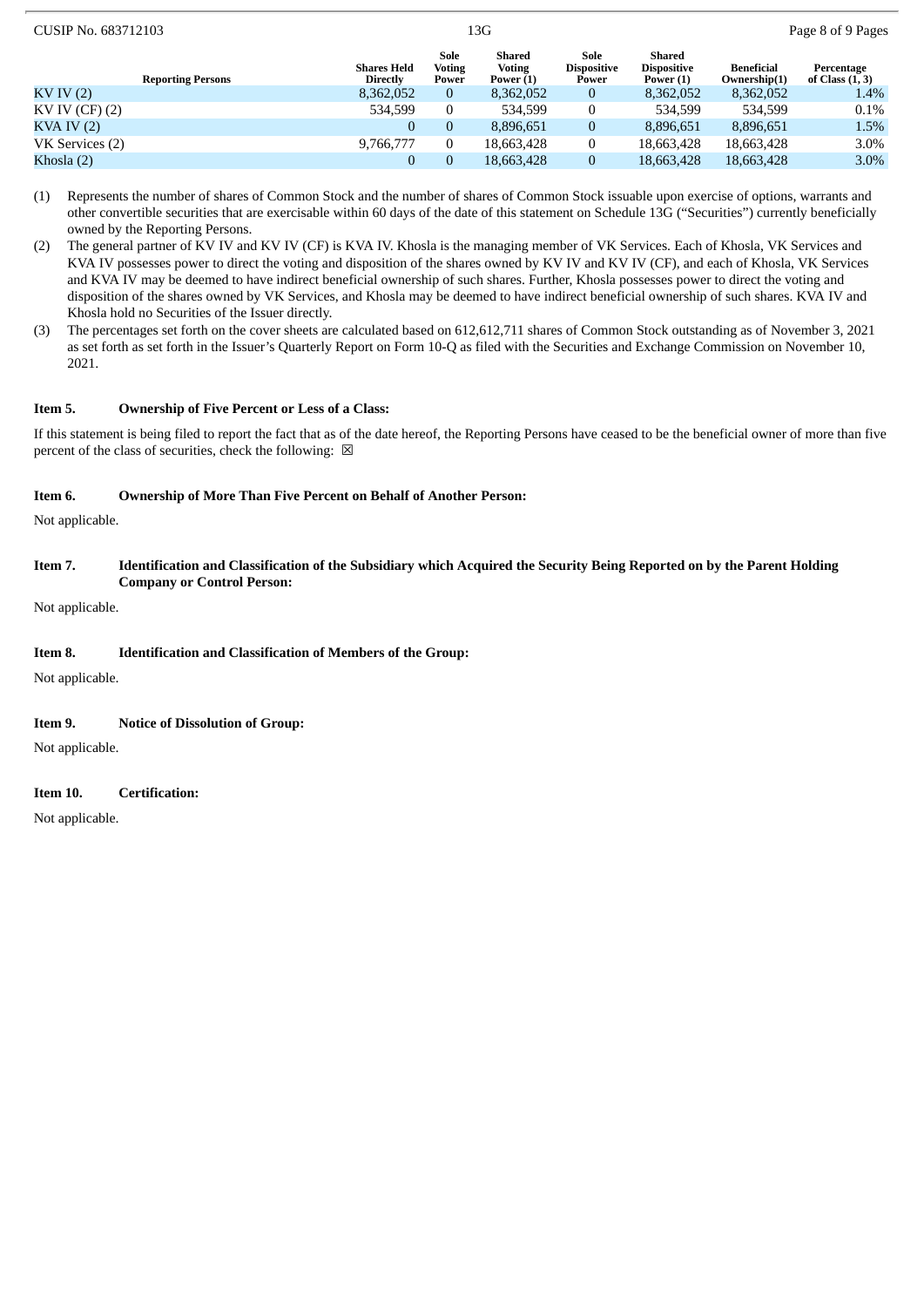#### **SIGNATURES**

After reasonable inquiry and to the best of my knowledge and belief, I certify that the information set forth in this statement is true, complete and correct.

Dated: February 14, 2022

#### **KHOSLA VENTURES IV, L.P.**

By: Khosla Ventures Associates IV, LLC, a Delaware limited liability company and general partner of Khosla Ventures IV, LP

By: /s/ Vinod Khosla Vinod Khosla, Managing Member

### **KHOSLA VENTURES IV (CF), L.P.**

By: Khosla Ventures Associates IV, LLC, a Delaware limited liability company and general partner of Khosla Ventures IV (CF), LP

By: /s/ Vinod Khosla Vinod Khosla, Managing Member

#### **KHOSLA VENTURES ASSOCIATES IV, LLC**

By: /s/ Vinod Khosla Vinod Khosla, Managing Member

#### **VK SERVICES, LLC**

By: /s/ Vinod Khosla Vinod Khosla, Manager

/s/ Vinod Khosla Vinod Khosla

#### **Exhibit(s):**

99.1: Joint Filing Statement